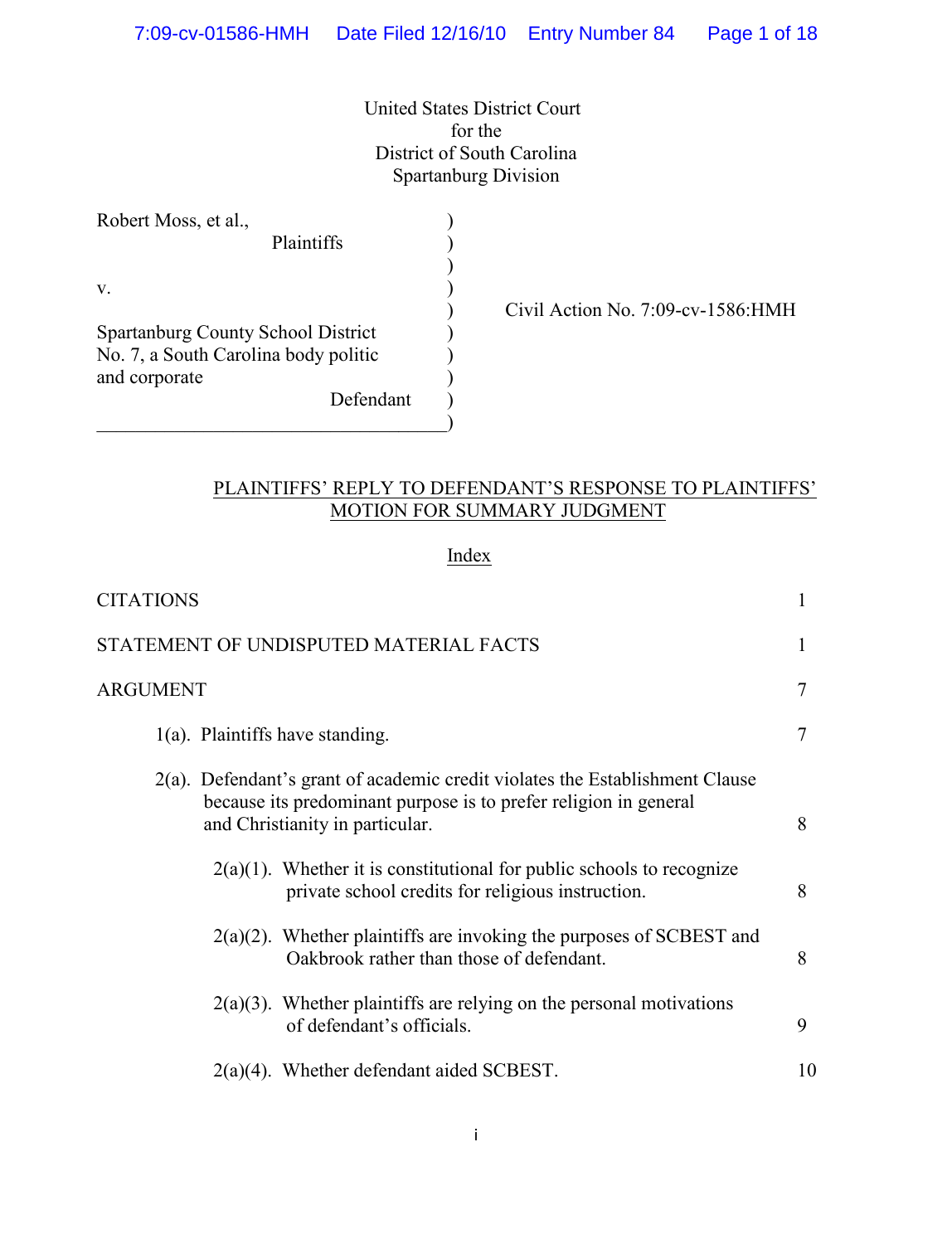| $2(a)(4)(A)$ . Defendant's denial of requests from SCBEST.                                                                                                 | 10 |  |
|------------------------------------------------------------------------------------------------------------------------------------------------------------|----|--|
| $2(a)(4)(B)$ . The names and addresses of parents.                                                                                                         | 10 |  |
| $2(a)(4)(C)$ . The "Dear Parents" draft letter.                                                                                                            | 11 |  |
| $2(a)(5)$ . The purpose of the last-minute change.                                                                                                         | 11 |  |
| 2(b). Defendant's grant of academic credit violates the Establishment Clause<br>because its primary effect is to aid religion.                             | 12 |  |
| 2(c). Defendant's grant of academic credit violates the Establishment Clause<br>because it allows a religious organization to exercise governmental power. | 14 |  |
| <b>CONCLUSION</b>                                                                                                                                          | 15 |  |
| Table of Authorities                                                                                                                                       |    |  |
| Cases:                                                                                                                                                     |    |  |
| Allegheny County v. ACLU, 492 U.S. 573, 109 S. Ct. 3086,<br>106 L. Ed. 2d 472 (1989)                                                                       |    |  |
| Comm. for Public Educ. v. Nyquist, 413 U.S. 756, 93 S. Ct. 2955,<br>37 L. Ed. 2d 948 (1973)                                                                |    |  |
| Doe v. Porter, 370 F. 3d 558 (6 <sup>th</sup> Cir. 2004)                                                                                                   |    |  |
| Everson v. Bd. of Education, 330 U.S. 1, 67 S. Ct. 504,<br>91 L. Ed. 2d 711 (1947)                                                                         |    |  |
| FFRF, Inc. v. Bugher, 249 F. 3d 606 (7 <sup>th</sup> Cir. 2001)                                                                                            | 7  |  |
| Larkin v. Grendel's Den, 459 U.S. 116, 103 S. Ct. 505,<br>74 L. Ed. 2d 297 (1982)                                                                          |    |  |
| McCollum v. Board of Education, 333 .S. 203, 68 S. Ct. 461,<br>92 L. Ed 2d 649 (1948)                                                                      | 4  |  |
| McCreary County v. ACLU, 546 U.S. 844, 125 S. Ct. 2722,<br>162 L. Ed. 2d 729 (2005)                                                                        |    |  |
| Monell v. Dept. Social Services, 436 U.S. 658, 98 S. Ct. 2018,<br>56 L. Ed. 2d 611 (1978)                                                                  | 9  |  |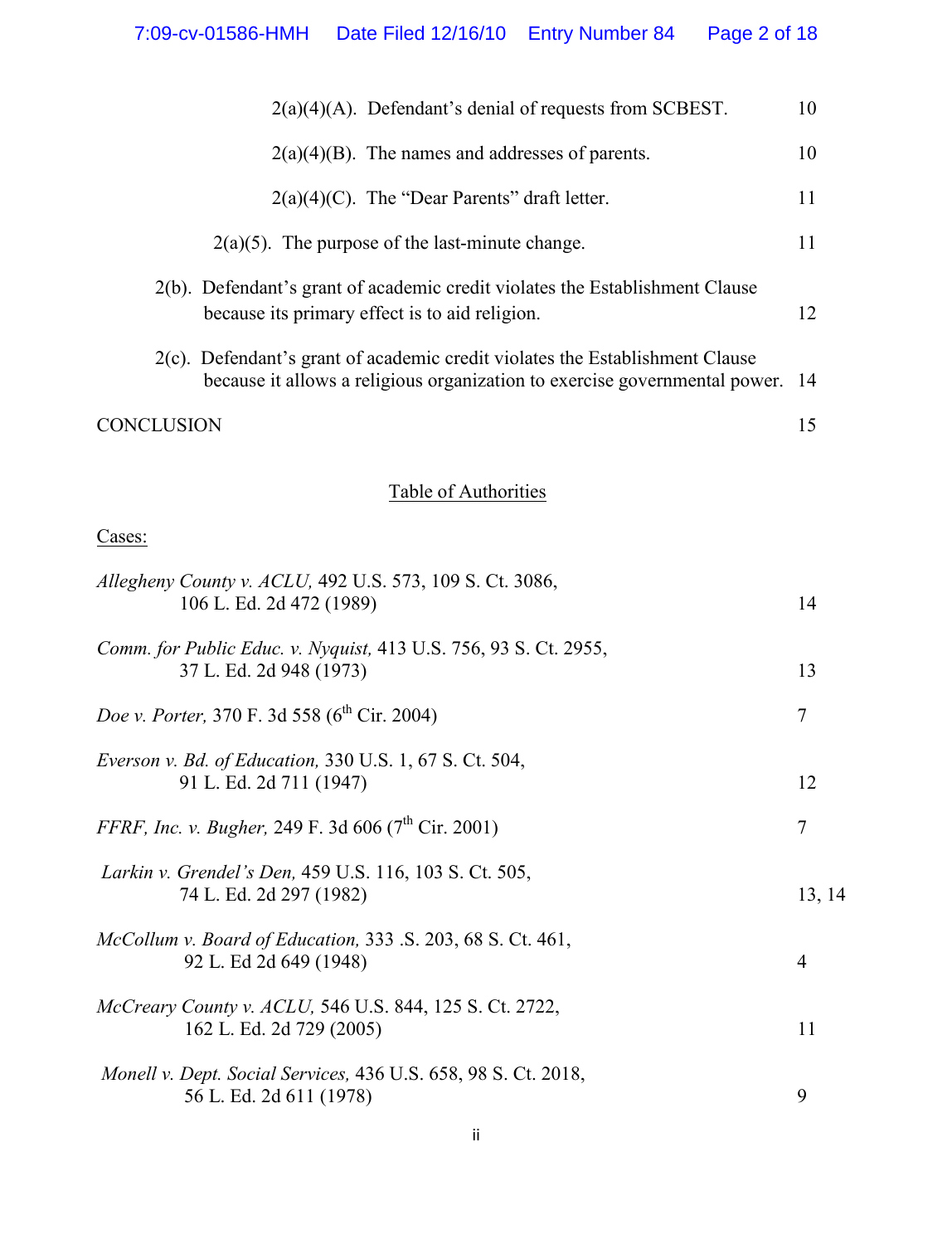# Table of Exhibits

| 1. U.S. Dept. Education, Private School Universe Survey 2009-09 | 3      |
|-----------------------------------------------------------------|--------|
| 2. American Religious Identification Survey                     | 3      |
| 3. Plaintiff Melissa Moss Deposition (Excerpts)                 | 4, 5   |
| 4. Declaration of George Daly                                   | 5      |
| 5. Plaintiff Robert Moss Deposition (Excerpts)                  | 5, 11  |
| 6. Deposition Exhibit 158                                       | 5      |
| 7. SPBG-00075-76                                                | 5      |
| 8. Plaintiff Ellen Tillett Deposition, Vol. 1 (Excerpts)        | 5      |
| 9. Plaintiff Ellen Tillett Deposition, Vol. 3 (Excerpts)        | 5      |
| 10. Deposition of Thomas D. White, Jr., Ph. D (Excerpts)        | 10, 11 |
| 11. Deposition of Suzanne McDaniel (Excerpts)                   | 12     |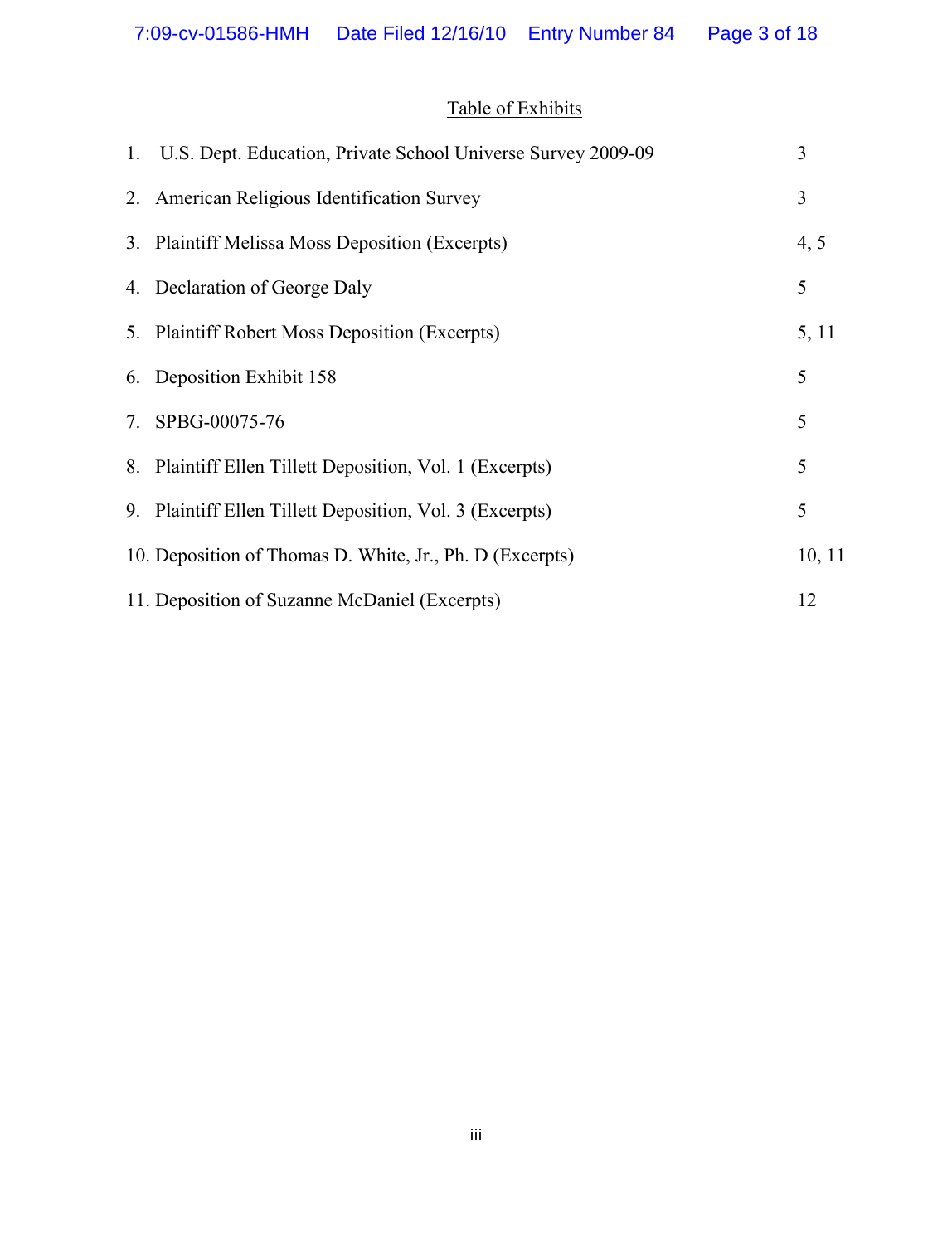#### CITATIONS

| Pl. Mem. Supp.  | $\blacksquare$ | Memorandum in Support of Motion for Summary Judgment,<br>Filed November 19, 2010, dkt. 71-1.                         |
|-----------------|----------------|----------------------------------------------------------------------------------------------------------------------|
| Def. Mem. Supp. | $\blacksquare$ | Defendant's Memorandum in Support of Defendant's Motion for<br>Summary Judgment, filed November 19, 2010, dkt. 72-1. |
| Pl. Resp.       |                | Response of Plaintiffs to Defendant's Motion for Summary Judgment.<br>filed December 6, 2010, dkt. 78.               |
| Def. Resp.      | $-$            | Memorandum in Response to Plaintiffs' Motion for Summary Judgment,<br>filed December 6, 2010, dkt. 79.               |

STATEMENT OF UNDISPUTED MATERIAL FACTS

These are the material facts, in summary: $<sup>1</sup>$ </sup>

The RTCA, enacted June 2006, allowed direct grant of academic credit. As far as appears, it is the first statute to so allow. SCBEST favored granting the credit indirectly through private Christian schools rather than directly from defendant. In June 2006 defendant's Chairman told SCBEST that he also favored this approach. In October SCBEST and Oakbrook entered into a contract, to which defendant was not a party, which provided that Oakbrook would transfer the SCBEST grades to defendant and recited that "[defendant] will provide that students can transfer elective credit." The circumstantial implication is here to be drawn that the Chairman and SCBEST were involved in a joint endeavor. *Pl. Mem. Supp.*, p. 4.

In January 2007 SCBEST met with defendant's Instructional Services Committee and told them about the Christian nature of its course and the transfer arrangement with Oakbrook. *Id.* Later in January, after publicly thanking an SCBEST teacher for his contribution, defendant passed a motion to formulate a Policy modeled on the RTCA and to utilize SCBEST to provide

<sup>1</sup> Defendant has moved to strike some of these facts. Motions to Strike, dkts. 81, 82, 83. Plaintiffs will respond to these motions in due course.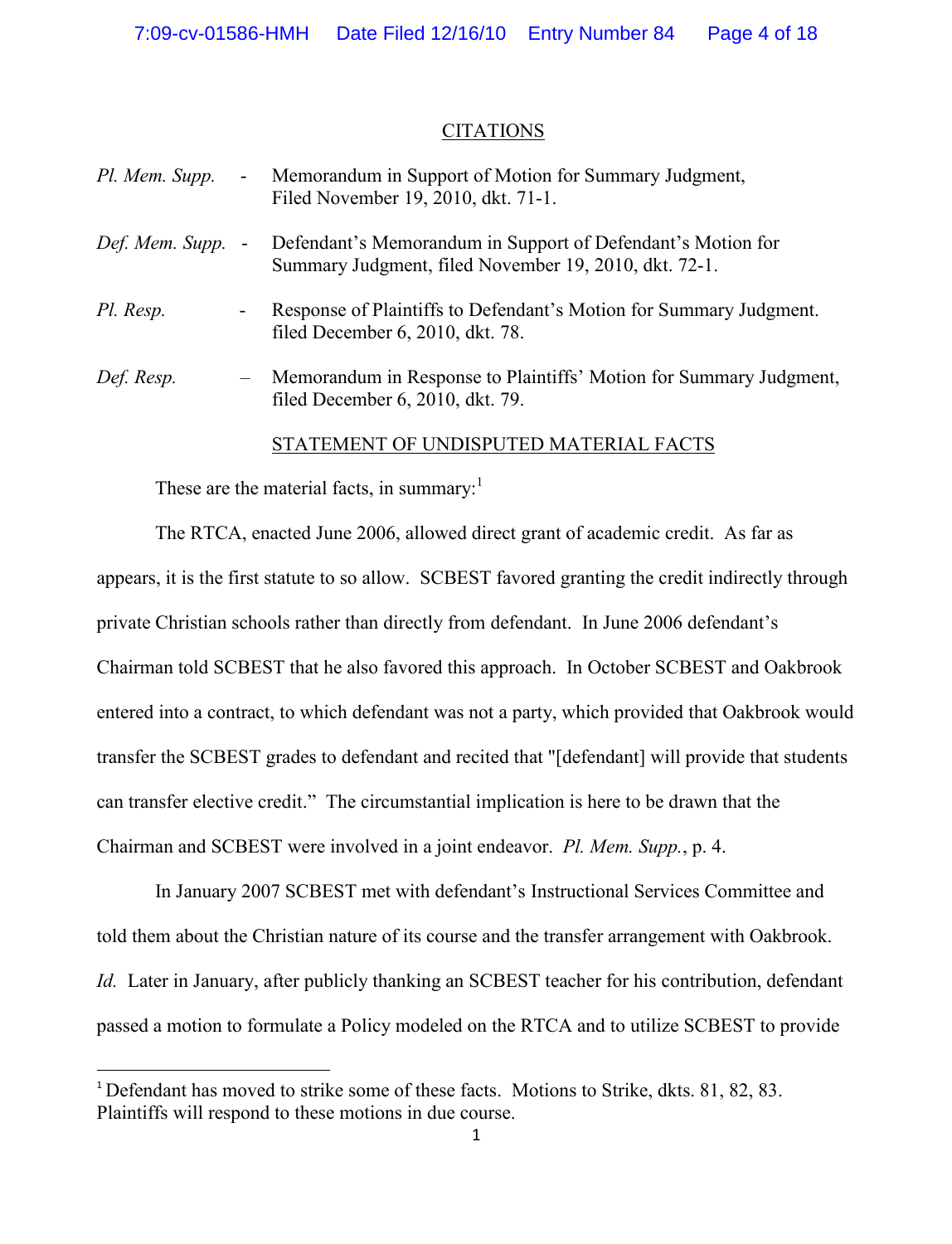#### 7:09-cv-01586-HMH Date Filed 12/16/10 Entry Number 84 Page 5 of 18

the released time classes. Defendant and SCBEST then worked "in concert" to develop the Policy, including defendant utilizing an extensive scenario prepared by SCBEST which stated that Oakbrook, an accredited Christian school, would approve the SCBEST teachers, review its curriculum, and transfer its grades. *Pl. Mem. Supp.*, p. 7.

Superintendent Tobin and SCBEST discussed how each would contact parents about the course. SCBEST requested names and addresses of parents, which defendant supplied. SCBEST mailed its letter to parents in February 2007. *Pl. Mem. Supp.*, p. 8.

At its first reading the Policy provided that defendant "may award' credits, as the RTCA allowed and as the January motion contemplated. At the March 2007 board meeting, however, defendant substituted that it mandatorily "will accept" credits. *Pl. Mem. Supp.*, pp. 8-9.

Defendant was unhappy with the SCBEST letter because it said that defendant had "recently granted SCBEST approval to begin offering this class for elective credit." This statement was in accord with the January motion and with the Policy as of its first reading, but it did not say that the grade would be accepted by transfer from Oakbrook. The Transfer Regulations would have prevented acceptance of a credit directly from unaccredited SCBEST. Defendant drafted a "Dear Parents" letter to correct the SCBEST letter, even though the SCBEST letter had accurately described the situation as of the time it had been sent. At the request of SCBEST defendant later agreed not to send this letter. *Pl. Mem. Supp.*, p. 9.

At the same time defendant's Chairman was formulating a letter to plaintiff Robert Moss, who had made known his displeasure with the Policy and with released time at defendant's March meeting. Grayson Hartgrove of SCBEST learned of his displeasure and drafted a letter for the Chairman and sent it to the Superintendent, who forwarded it to the Chairman "for your information as you formulate your letter." *Pl. Mem. Supp.*, p. 10.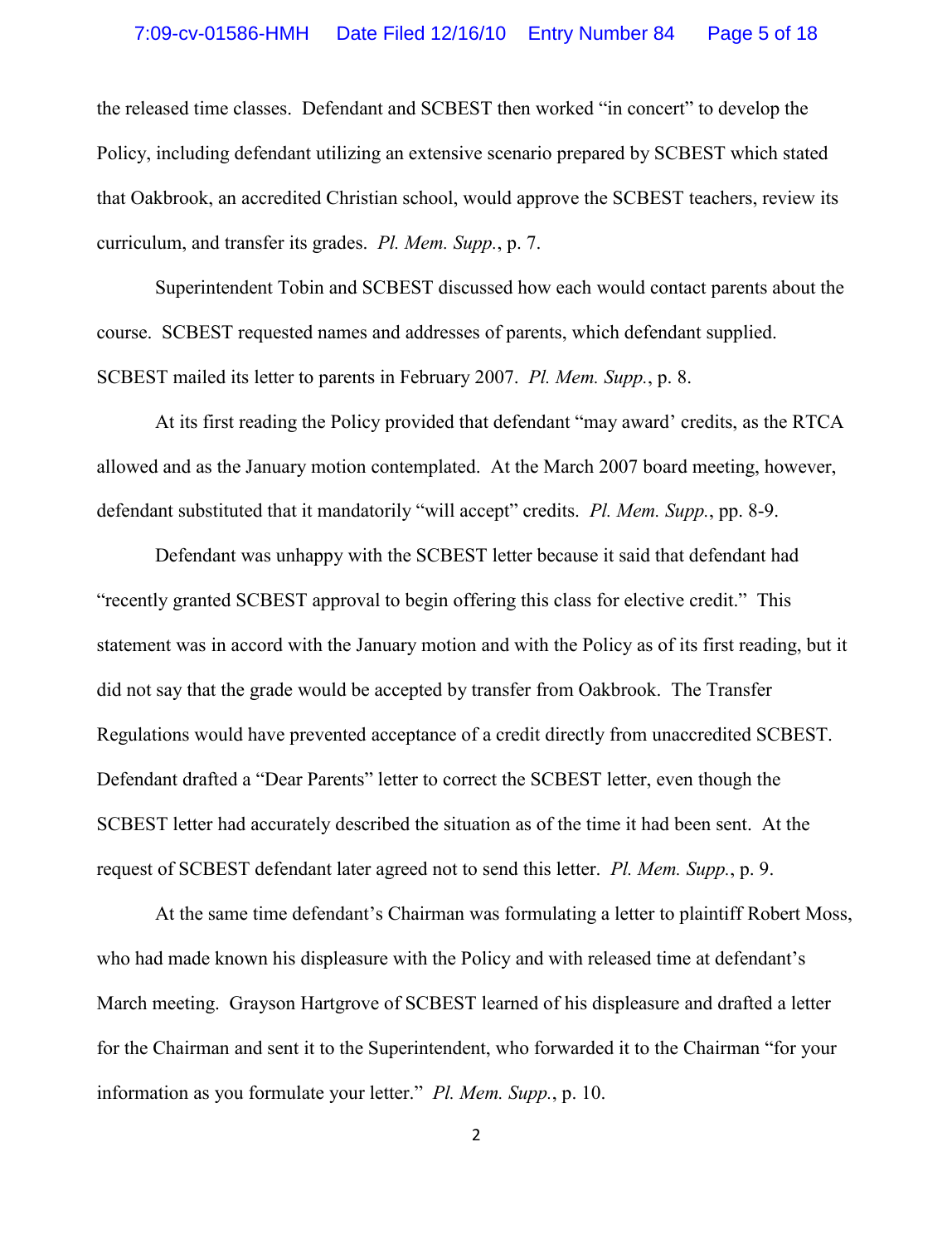Defendant then accepted SCBEST grades through Oakbrook and credited them to student GPAs. Within memory defendant had never accepted a grade from an unaccredited school through an accredited school. Defendant relied on Oakbrook to evaluate the SCBEST classes. Defendant knew Oakbrook was a Christian school. The SCBEST teacher is not an Oakbrook employee. SCBEST classes are not held at Oakbrook. SCBEST is not listed in the Oakbrook catalogue. There is no evidence that the existence of the relationship with SCBEST was brought to the attention of Oakbrook's accrediting agency. Oakbrook never observed what occurred on SCBEST's premises. *Pl. Mem. Supp.*, pp. 5, 11.

SCBEST has made promotional visits to defendant's classes. SCBEST has participated in defendant's registration. Defendant has on occasion administered discipline to students for their behavior at SCBEST. Defendant has allowed SCBEST students to be released during an elective period, changing the previous requirement that they be released only during study hall. Superintendent White has encouraged Drew Martin, interceded with administrators whom Martin feared having offended, advised Martin how to communicate with administrators, and expressed interest in "growing this program." Defendant has had many meetings with SCBEST, attended by many senior administrators. *Pl. Mem. Supp.*, pp. 11-17.

Defendant's high school has numerous symbolic acknowledgements of Christianity, such as Christian prayers. *Pl. Mem. Supp.*, p. 18.<sup>2</sup>

<sup>2</sup> In this regard, plaintiffs failed to attach the products of two website visits mentioned at *Pl. Mem. Supp.*, p. 18. Plaintiffs regret this omission. These results are attached. Ex. 1 hereto (Nat'l Center for Educ. Statistics, U.S. Department of Education, Private School Universe Survey 2008-09. http:::nces.ed.gov:surveys:pss) (last visited 12-14-2010) shows that in Spartanburg County Inman Christian Academy, Mountain View Christian Academy, Oakbrook Preparatory School, Spartanburg Christian Academy and Spartanburg Day School offer tenth, eleventh and twelfth grades. Ex. 2 hereto (http:::b27.cc.trincoll.edu:weblogs:AmericanReligionSurvey-ARIS:reports:part3c\_geog.html)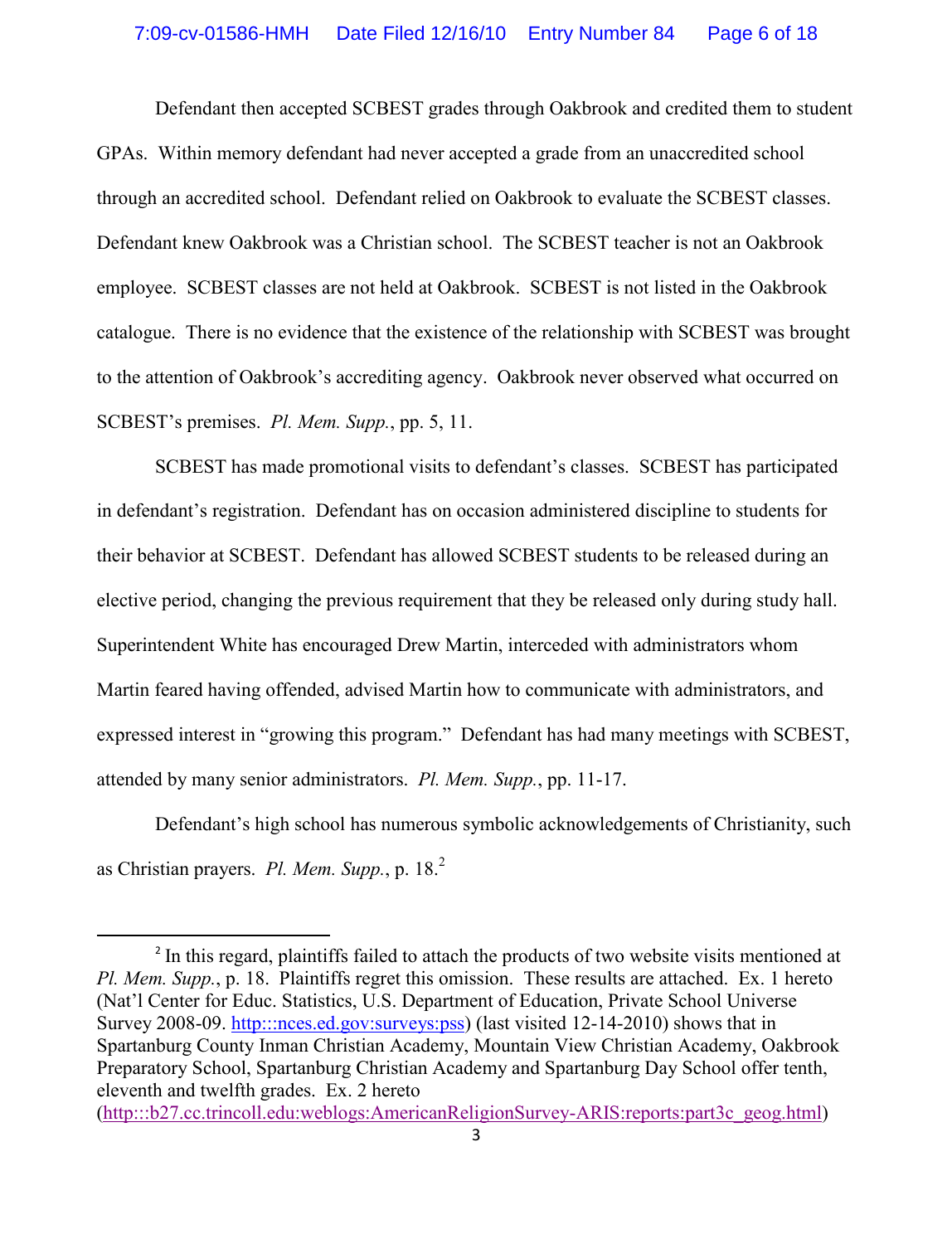Defendant frequently claims that plaintiffs have misrepresented the record. It particularly emphasizes claimed misstatements of the testimony of Steve Smith and Superintendent White. *Def. Resp*. pp. 3, 4. Plaintiffs will rebut these two charges in detail, and requests the Court to take these rebuttals as illustrative of the tenor of defendant's other claims of misrepresentation of the record.

As to White: Defendant says that "[o]ne of the primary objectives of Plaintiffs' memorandum is to persuade the Court that Dr. Thomas White and . . . Drew Martin were close friends." *Def. Resp.,* 3. Defendant then immediately quotes deposition remarks of plaintiffs' counsel squarely to the contrary. Counsel remarked that whether Martin and White were friends "doesn't have very much to do with the lawsuit, so let's leave that out." Then defendant goes on to say that plaintiffs nevertheless "spend pages of their memorandum trying to *imply* a close friendship . . ." (emphasis added), and for that reason "[p]laintiffs' characterization of the evidence cannot be trusted." *Id.* Defendant has confused close friendship, which has little or nothing to do with the suit, with close cooperation, which is centrally important. Plaintiffs have presented the facts about Dr. White's aid to Martin in negotiating the bureaucratic process and his remarks showing evident support for SCBEST (*e.g.,* "I am interested in growing this program."). These actions of White demonstrate the "close cooperation" which indicates promotion of religious education. *McCollum v. Board of Education,* 333 .S. 203, 209, 68 S. Ct. 461, 92 L. Ed 2d 649 (1948).

<sup>(</sup>last visited 12-14-2010) shows that in South Carolina in 2008 the population was 10% Catholic, 73% other Christians, 2% other religions, 10% no religion, and 4% don't know:refused to answer. There is no Jewish private school in Spartanburg County. Ex. 3 hereto (Melissa Moss dep.), at 90:5-7.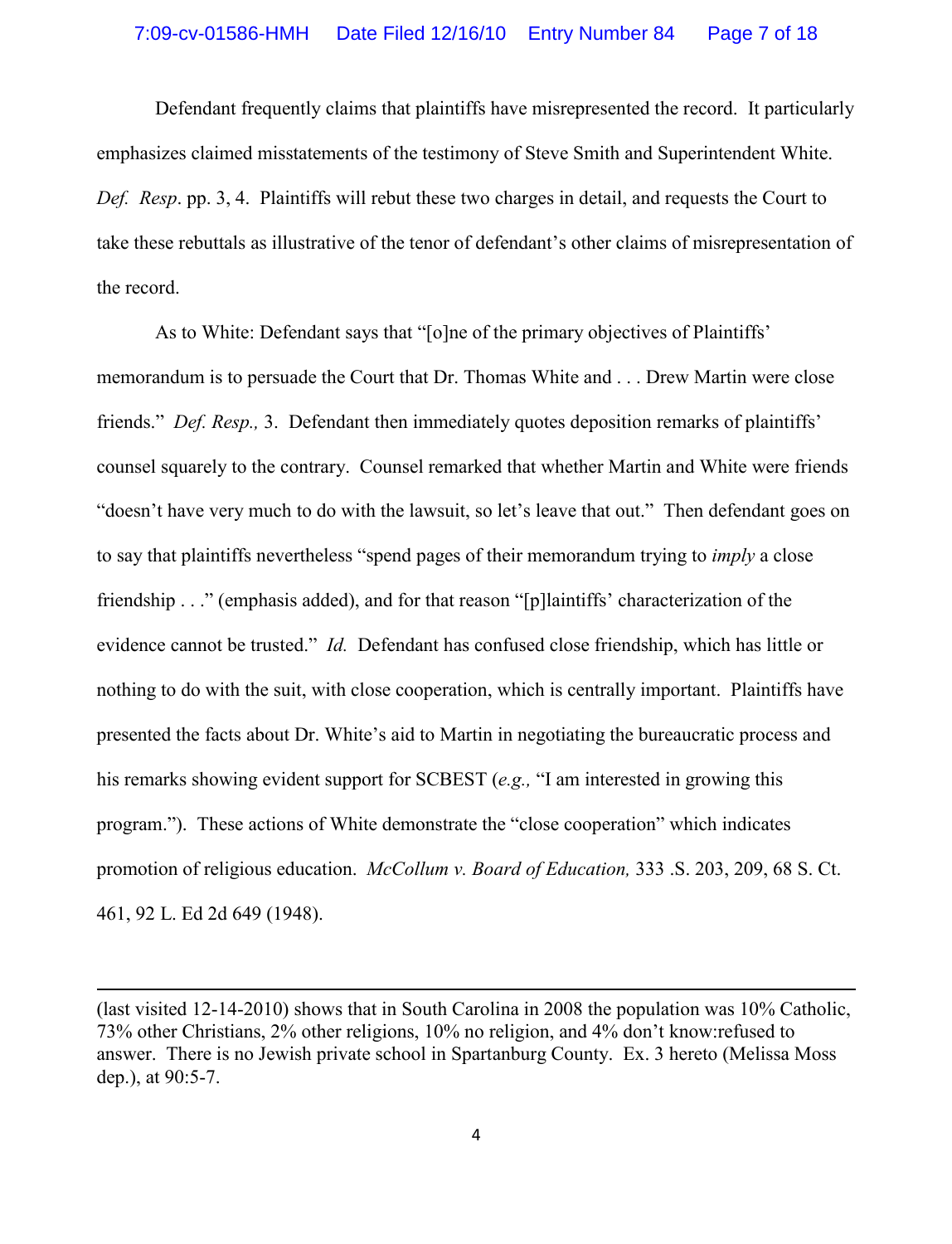As to Steve Smith, the matter is equally clear. Plaintiffs have not misrepresented the

facts. Plaintiffs stated that "Oakbrook has not informed its accrediting agency of its relationship

with SCBEST. Ex. 10 (Smith Dep.) 18:22-19:7; Ex. 8 (Seay Dep.) 30:13-31:2." *Pl. Mem. Supp.*

p. 5. Defendant says that this statement "materially misrepresents former Oakbrook School

Director Steven Smith's testimony." *Def. Resp.,* at 4. Here is the actual testimony:

Nancy Seay, Oakbrook's 30(b)(6) witness, testified:

- Q: (By plaintiffs' counsel) Have you ever disclosed to SCISA [Oakbrook's accrediting agency] that you have this relationship with SCBEST?
- A. I have not. I don't know what was done previously.<sup>3</sup>
- Q. Is Oakbrook required by law to file certain reports probably annually but reports about its activities?

A. Yes.

- Q. And who do you file those with?
- A. I file them with the South Carolina Independent School Association office.
- Q. And do any of those reports, to your knowledge, ever mention SCBEST?
- A. It was not required information in the report that we send in the fall.
- Q. So you didn't mention it?
- A. No. (Ex. 8 to *Pl. Mem. Supp.* (Seay dep.), at 30:13-31:2)

Steve Smith testified:

- Q. (By plaintiffs' counsel) Now, who accredited you?
- A. The SCISA, the South Carolina Independent Schools Association. . . .
- Q. Okay. Any other body accredit Oakbrook, to your knowledge?
- A. No, not at that point.

<sup>&</sup>lt;sup>3</sup> Smith was Head of Oakbrook prior to Seay.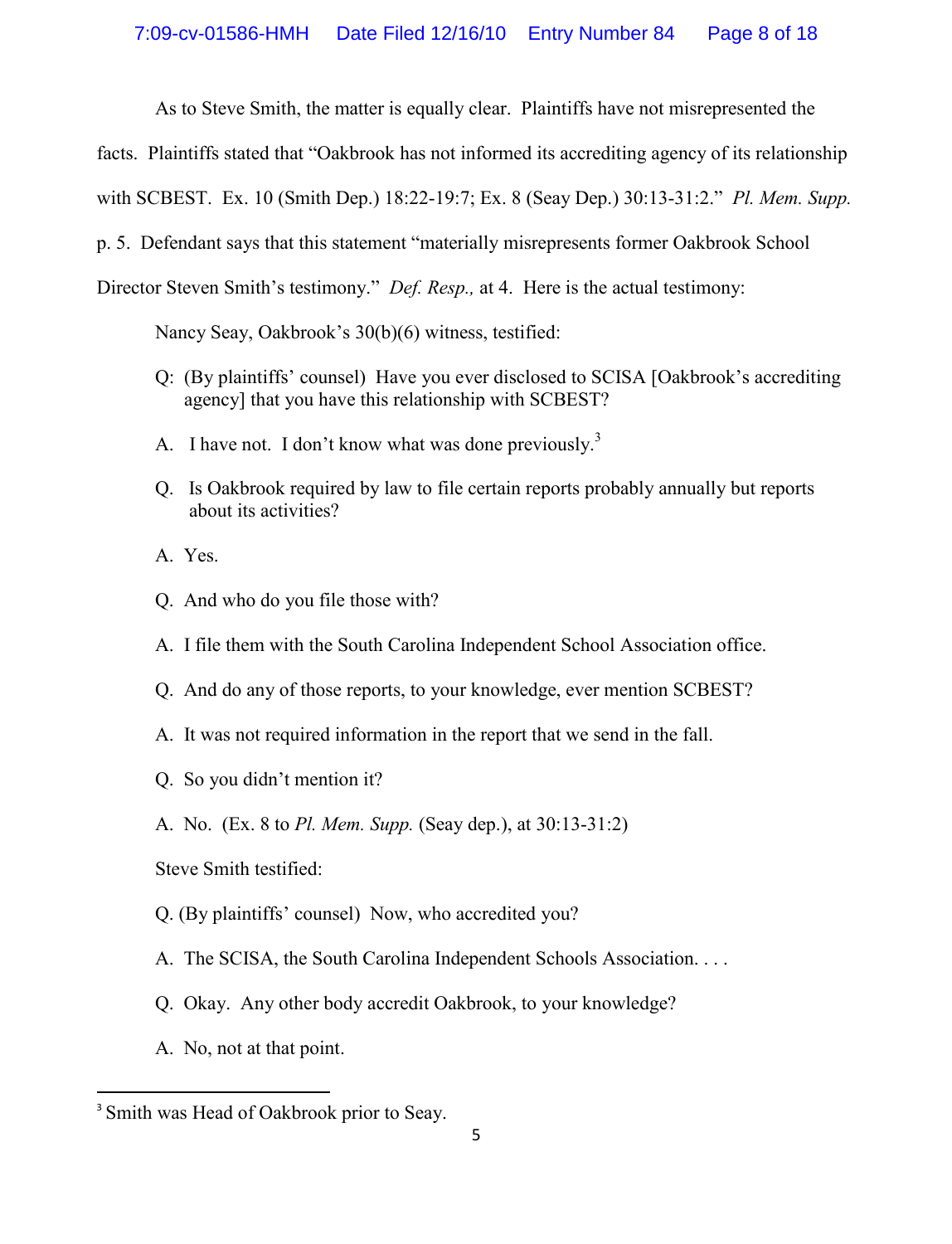- Q. Okay. *Did you ever tell SCISA about SCBEST?*
- A. *Not to my knowledge . . .* (emphasis added). (Ex. 10 to *Pl. Mem. Supp.* (Smith dep.) at 18:22-19:6).

This testimony bears out exactly what plaintiffs claimed for it: that Oakbrook has not

informed its accrediting agency of its relationship with SCBEST.

Smith was then examined by defendant's counsel:

Q. Did you do anything to prevent SCISA from reviewing the SCBEST course?

A. No.

- Q. Did you do anything to make sure that Oakbrook, or that SCISA did not see materials from Oakbrook?
- A. No.
- Q. Or from SCBEST?
- A. No.
- Q. And it's your understanding that materials from SCBEST were –
- A. Would have been provided for their review. (Def. Ex. G (Smith dep.) at 49:9-19).

This is not competent testimony that materials were provided. It is in the subjunctive. It does not indicate any underlying basis in fact. It does not identify the materials. It does not identify the "understanding." Yet defendant says that this testimony means that "Oakbrook *submitted* SCBEST materials to SCISA . . ." (emphasis added). *Def. Resp.,* at 4. Defendant goes on to cite testimony that Smith believed that SCISA reviewed all the materials that Oakbrook submitted, but there is no showing that any SCBEST materials were submitted.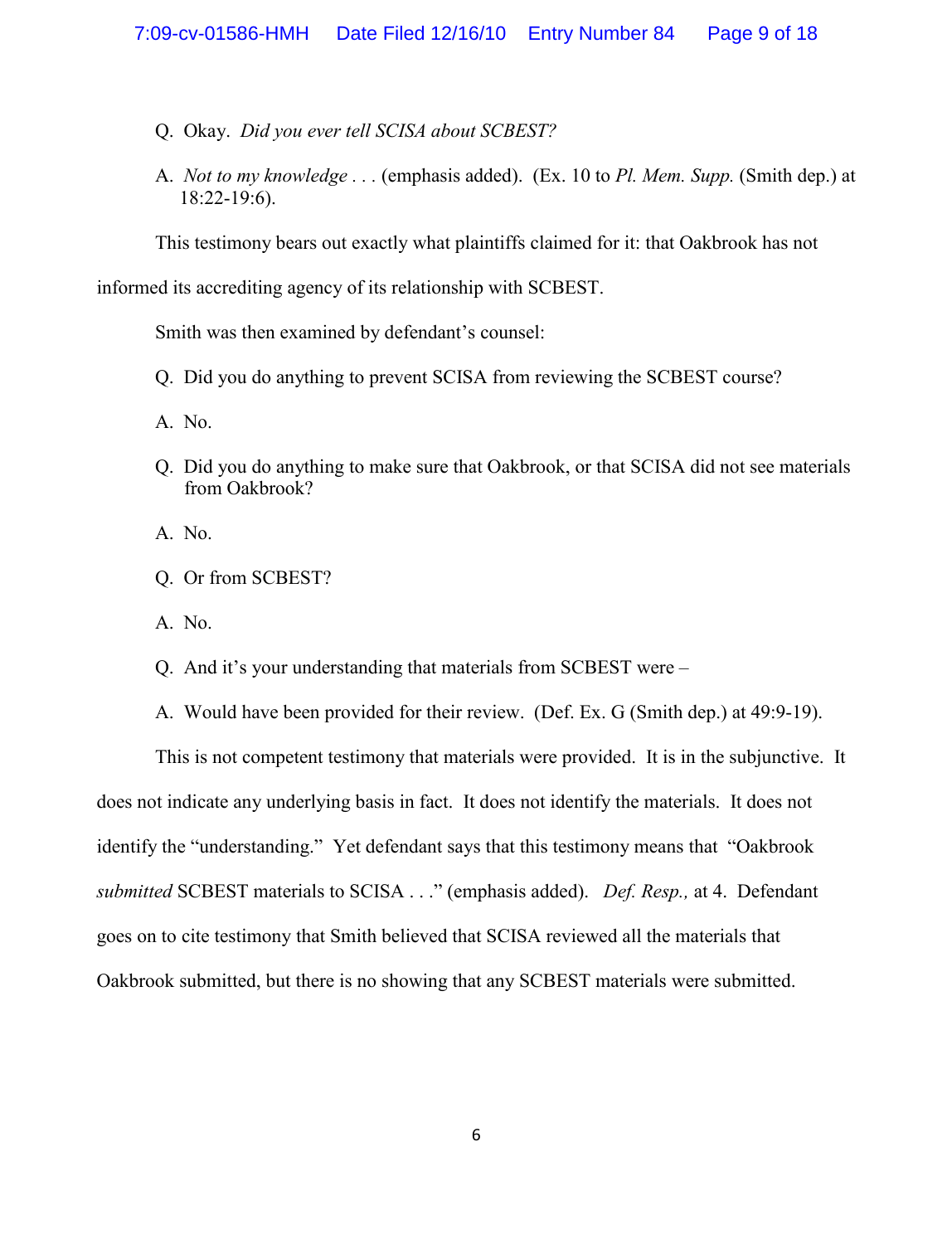Defendant has accused plaintiffs without basis in fact. It is defendant who has mischaracterized the testimony.<sup>4</sup>

#### ARGUMENT

# 1(a). Plaintiffs have standing.

The individual plaintiffs have asserted two bases for their standing: that they are parents of a child who attends a public school that offers released time religious instruction and one of those children, and that they have also otherwise suffered injury-in-fact. *Pl. Mem. Supp.*, pp. 1- 2, 19. Plaintiff FFRF has asserted that it has organizational standing. *Pl. Mem. Supp.,* pp. 2, 19. Plaintiffs have more fully briefed these matters at *Pl. Resp.,* pp. 1-9, which plaintiffs incorporate here by reference.<sup>5</sup>

<sup>5</sup> Plaintiffs would not say more, except that defendant has moved to strike the affidavits which supply some of the factual basis for their claims to have standing. As a cautionary matter plaintiffs here add to the record from their depositions demonstrating their standing, as follows: Ex. 5 hereto (Robert Moss. Dep.), at 13:9; 29:13-23; 33:2-14; 40:20-41:21; 43:5-9; 43:24-44:10; 45:7-14; 47:15-51:7; 99:5-13; 109:2-6; Ex. 6 hereto (Dep. Ex. 158, ref. Robert Moss Dep., p. 29); Ex. 7 hereto (SPBG-00075-76, ref. Robert Moss. Dep., p. 41); Ex. 3 hereto (Melissa Moss dep.), at 37:14-39:4; Ex. 8 hereto (Plaintiff Tillett dep., vol. 1), at 6:2-10; 10:37; 11:22-12:8; 12:16-25; 16:7-15; 17:3-25; 18:22-19:9; 22: 10-13; 31:13-33:5; Ex. 9 hereto (Plaintiff Tillett dep., vol. 3), at 14:13-15:22; 27:22-29:8; 33:14-37:6; 40:12-41:1; 61:3-15; 72:2-73:11

If further proof is needed that FFRF's purpose is to protect the constitutional principle of separation of church and State, plaintiffs request that the Court judicially notice that purpose, as found in *Doe v. Porter*, 370 F. 3d 558, 562 ( $6<sup>th</sup>$  Cir. 2004) ("one of FFRF's central purposes is to challenge practices that violate the separation of church and state."). *See also FFRF, Inc. v. Bugher*, 249 F. 3d 606, 608 (7<sup>th</sup> Cir. 2001).

<sup>4</sup> Defendant mentions several times that plaintiffs have not verified the authenticity of the deposition exhibits that plaintiffs have presented to the Court. *E.g., Def. Resp.*, p. 2. Plaintiffs believe this is not required. The custom is that counsel attached deposition exhibits, and unless opposing counsel objects they are considered authentic. Plaintiffs have nevertheless appended counsel's authentication. Ex. 4 hereto.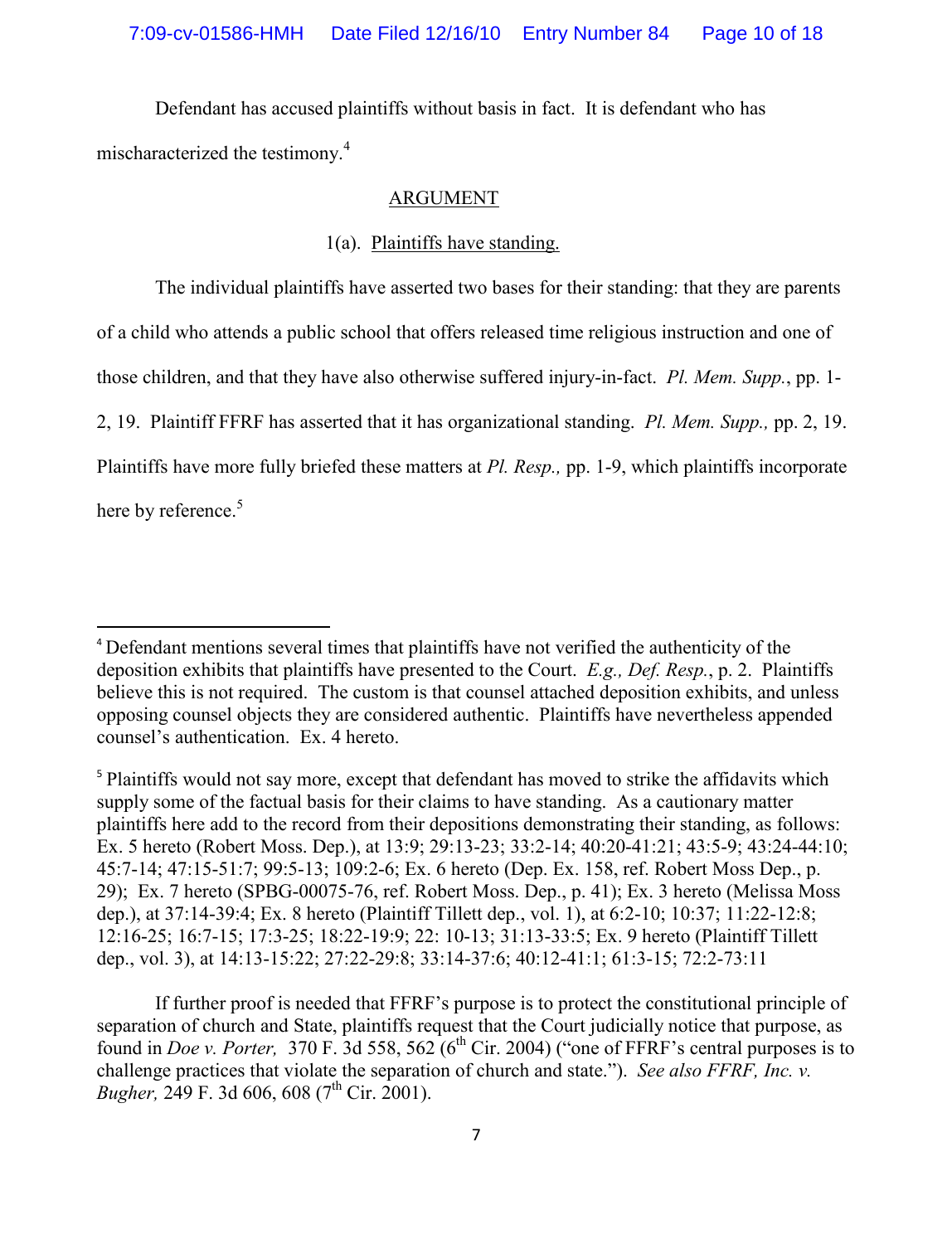# 2(a). Defendant's grant of academic credit violates the Establishment Clause because its predominant purpose is to prefer religion in general and Christianity in particular.

Plaintiffs have argued that defendant has shown a predominately religious purpose by giving direct aid to SCBEST, and by the last-minute change to the Policy - which as interpreted by defendant effectively prevents all but Christian schools from offering released time religious instruction. *Pl. Mem. Supp.*, pp. 24-26. Defendant has responded by raising issues as to (1) whether it is constitutional for public schools to recognize private school credits for religious instruction, *Def. Resp.,* p. 11; (2) whether plaintiffs are invoking the purposes of SCBEST and Oakbrook rather than those of defendant, *id.,* p. 13; (3) whether plaintiffs are improperly relying on the personal motivations of defendant's officials, *id*., pp. 13-15; (4) whether defendant aided SCBEST, *id*., pp. 15-18; and (5) whether the last-minute change was only for ease of policy implementation and to indicate that course content would not be evaluated, *id.,* pp. 19-20.

#### $2(a)(1)$ . Whether it is constitutional for public schools to recognize private school credits for religious instruction.

There is no record support for defendant's several assertions that other public schools recognize private school credit for religious instruction. Defendant cites no authority on the issue. This issue is not presented by this case.

# 2(a)(2). Whether plaintiffs are invoking the purposes of SCBEST and Oakbrook rather than those of defendant.

Defendant claims that plaintiffs are attributing Oakbrook's purposes to defendant.

Oakbrook's purpose in entering the arrangement with SCBEST was "to do something to support the Christian community." *Pl. Mem. Supp.,* p. 11. This is an understandable result of Chairman Hurst's preference that SCBEST arrange to transfer its grades through Oakbrook, *Pl. Mem. Supp.*, p. 11, and further supports plaintiffs' contention that defendant purposely selected a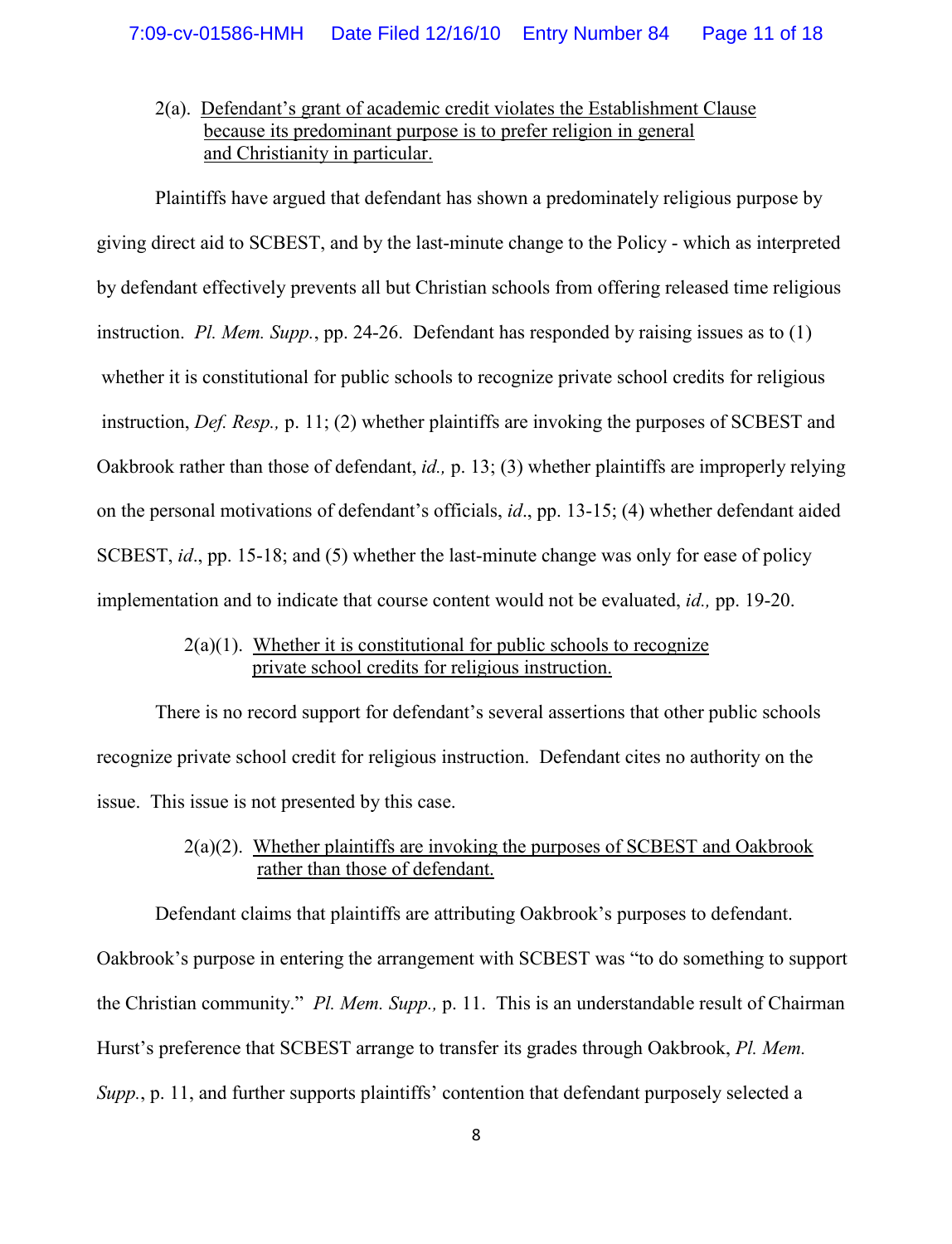Christian school to oversee the SCBEST curriculum, *id.* Defendant has admitted that it permitted Oakbrook to conduct its substantive review of the SCBEST course, *Def. Mem. Supp.*, pp. 29-30, and it knows that the SCBEST course is religious instruction, not Bible history. *Pl. Mem. Supp.*, p. 6. The fact of Oakbrook's motive also tends to corroborate plaintiffs' claim that defendant's purpose is to favor Christianity, since Chairman Hurst helped select Oakbrook.

# $2(a)(3)$ . Whether plaintiffs are relying on the personal motivations of defendant's officials.

Defendant argues that plaintiffs have not shown the official action required by *Monell v. Dept. Social Services,* 436 U.S. 658, 98 S. Ct. 2018, 56 L. Ed. 2d 611 (1978), but instead have shown only the private intentions of defendant's officials. *Monell* held that a municipality could not be held liable under 42 U.S.C. 1983 in *respondeat superior,* but only for its own actions as shown by, for example, its "implement [ing] or execut [ing] a policy statement . . . or decision officially adopted and promulgated by its officers." 436 U.S. at 690. That is an exact description of what plaintiffs have shown here. Plaintiffs challenge defendant's implementation and execution of its official Policy. Plaintiffs rely on the actions of defendant's officials, not on their motivations, to show this implementation. Whether Superintendent White and Drew Martin are friends is not pertinent, but actions that White took to aid SCBEST and statements he made in that effort are the "readily discoverable fact" that proves purpose. *McCreary County v. ACLU,* 546 U.S. 844, 862, 125 S. Ct. 2722, 162 L. Ed. 2d 729 (2005). Defendant has confused intent with purpose, confused friendship with cooperation. Plaintiffs have proven purpose by facts and their reasonable inferences, not by speculations about secret intent. For example, Superintendent White's emails reveal his conduct that aided SCBEST. His Declaration (dkt. 79, Ex. H) about why he suspected that Martin was wroth with him, by contrast, concerns a matter of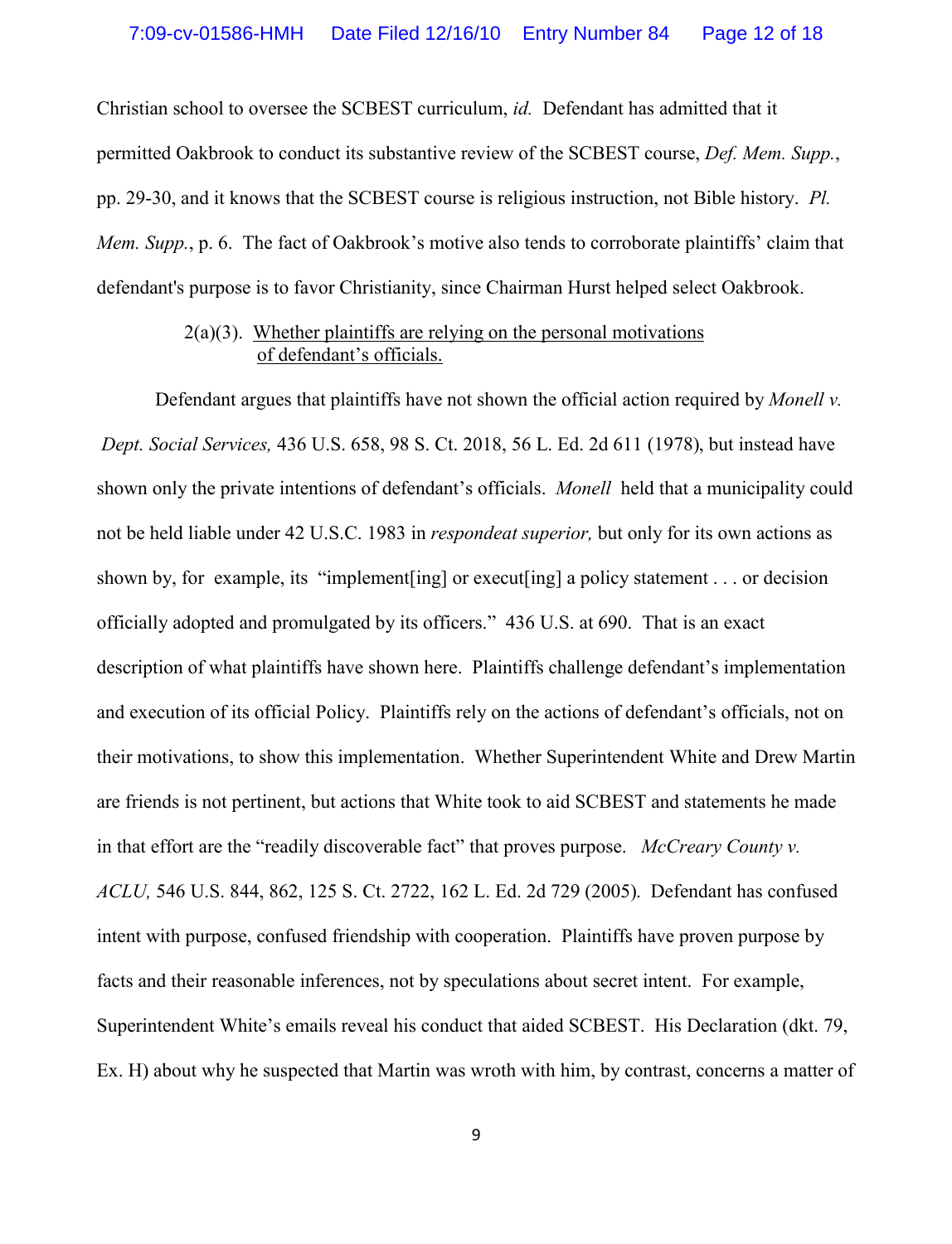personal friendship (or lack thereof) that is not relevant. The objective observer cannot read his mind, but may observe his actions and hear his statements and draw reasonable conclusions from them.

# 2(a)(4). Whether defendant aided SCBEST.

Defendant argues that three items of plaintiffs' proof are either not materially probative, (item 4(A), below), or are not supported by the record (4(B), (C)). *Def. Resp.,* pp. 16-19.

 $2(a)(4)(A)$ . Defendant's denial of requests from SCBEST. Defendant is correct that on two occasions it denied requests by SCBEST. This is admissible evidence, though of limited materiality. Defendant did refuse to list SCBEST on its registration form, for an unknown reason but perhaps to avoid unconstitutional entanglement. Defendant also refused to grant honors credit to the SCBEST course. This was done because honors credit may be granted only for a third or higher level of a course. Ex. 10 hereto (White dep.), at  $61:24-63:24.^6$  This denial of SCBEST's request appears to be a routine application of an administrative rule, of little materiality as to defendant's purposes in aiding SCBEST.

 $2(a)(4)(B)$ . The names and addresses of parents. Defendant argues that there is no direct evidence that it gave the names and addresses of parents to SCBEST. *Def. Resp.,* p. 18. Plaintiffs contend, and defendant does not appear to resist, that there is ample circumstantial evidence that it did so. SCBEST needed the information; defendant had the information; they discussed how they could each communicate with parents; and SCBEST got the information. Defendant does not deny that it gave them the information. *Pl. Mem. Supp.*, p. 8.

Q: (By plaintiffs' counsel) So it's the substance of your knowledge that Defendant believes that Defendant supplied the names and addresses to SCBEST?

<sup>&</sup>lt;sup>6</sup> Superintendent White relied on Oakbrook to determine that the SCBEST course did not qualify for honors credit. *Id.*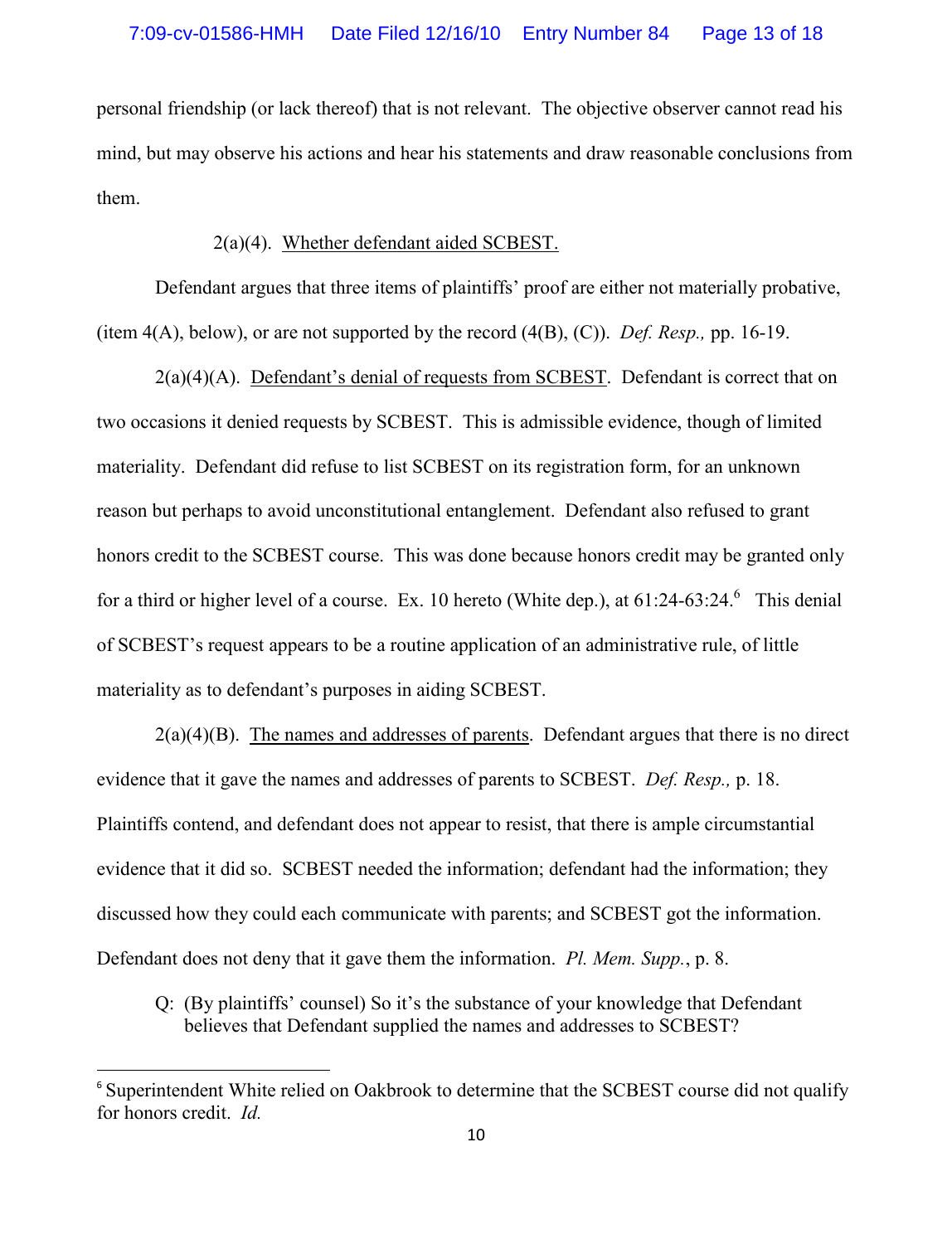A. (Supt. White) I just can't prove that. I don't know that we did.

Ex. 10 hereto (White dep.), at 29:15-18.

Defendant next argues that even if the names and addresses were supplied, that is not probative of defendant's intent. *Def. Resp.*, p. 18. Defendant again confuses intent with purpose. In fact the information was supplied. This is proof of how the relationship between defendant and SCBEST worked, and is proof of purpose. *McCreary County, supra.*

 $2(a)(4)(C)$ . The "Dear Parents" draft letter. Defendant argues that there is no evidence that the "Dear Parents" letter was not sent, or if it was sent, that sending was not due to defendant acceding to SCBEST's request. *Def. Resp.,* p. 19. Plaintiff Robert Moss testified that he never received such a letter. Ex. 5 hereto (Robert Moss dep.), at 29:13-18; Ex. 36 to *Pl. Mem. Supp.* (Dep. Ex. 158). That is evidence that it was not sent, since he as a parent would have been a recipient. SCBEST requested that it not be sent and Dr. Tobin promptly agreed not to send it. *Pl. Mem. Supp.*, p. 9. Defendant has not offered any evidence that it did send the letter, and it controls the files that would contain such proof.

 $2(a)(5)$ . The purpose of the last-minute change. Defendant argues that the only purposes for the last-minute change were ease of implementation and to indicate that defendant would not be evaluating SCBEST course content. *Def. Resp.,* pp. 19-20. It is difficult to see how a change from "may award" to "will accept" has anything to do with course content. In any event, Director of Secondary Education McDaniel, on whom defendant relies to state its reasons for the Policy, testified that a purpose of the change was to prevent acceptance of credits from unaccredited schools.

Q: . . . what you're telling me is that your understanding of the meaning of the change was that the release time religious education in any event, SCBEST or anybody else ...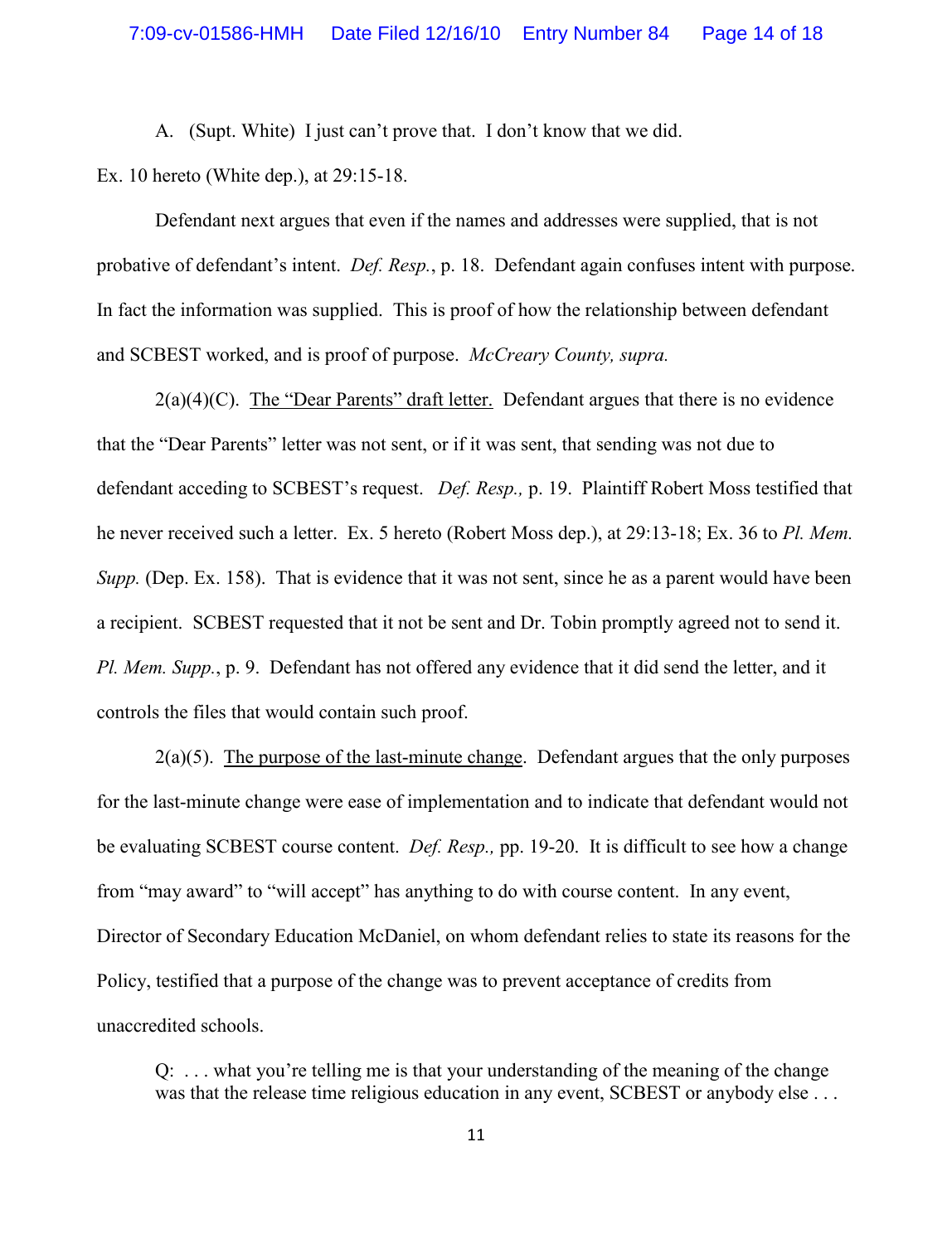- A. Anybody else.
- Q. had to come through an accredited outside institution?
- A. Yes. One that we could accept in terms of transfer credit.

Ex. 11 hereto (McDaniel dep.) at 32:9-18. This purpose fits neatly into the chain of events that resulted that only Christian released time courses could be offered. *Pl. Mem. Supp.*, p. 25. 7

> 2(b). Defendant's grant of academic credit violates the Establishment Clause because its primary effect is to aid religion.

Plaintiffs argued previously that defendant directly and indirectly aided SCBEST by giving it names and addresses, not sending the "Dear Parents" letter that would have embarrassed SCBEST, and like events. *Pl. Mem. Supp.*, pp. 21-22. Defendant describes this argument as being that "District officials showed favoritism." *Def. Resp.,* p. 21. Having set up the straw man of favoritism, defendant knocks him over by stating that there is no evidence that others were treated worse than SCBEST. But, there is no rule that favoritism or comparative evidence must be shown to demonstrate that the government has aided religion. "Neither [a State not the Federal Government] can pass laws which *aid one religion, aid all religions*, or prefer one religion over another." *Everson v. Bd. of Education,* 330 U.S. 1, 15-16, 67 S. Ct. 504, 91 L. Ed. 2d 711 (1947) (emphasis added). If defendant directly aided SCBEST by granting pensions to its teachers, no comparative evidence would be required to show a constitutional

<sup>7</sup> Defendant invokes facts about the coverage and practices of accreditation agencies, relying on D. Ex. G-12 and G-13. *Def. Resp.,* p. 20. Plaintiffs object. These exhibits have not been presented at any deposition or otherwise authenticated. Plaintiffs also object to D. Exs.G-10 and G-11 for the same reason.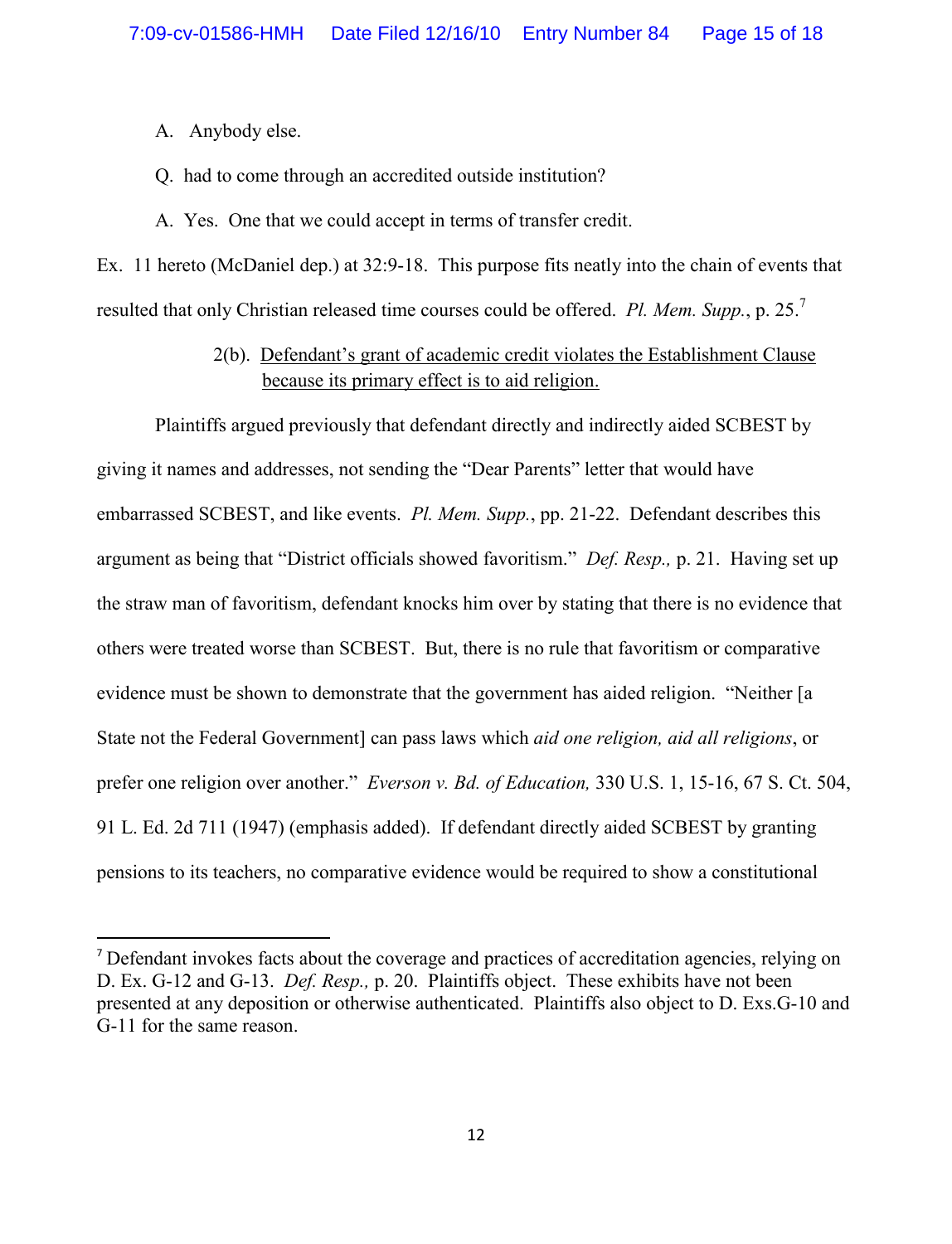violation. Defendant cites no cases that favoritism need be shown and there are none. C*f., Larkin v. Grendel's Den,* 459 U.S. 116, 103 S. Ct. 505, 74 L. Ed. 2d 297 (1982), where zoning power was delegated to both schools and churches but the court did not mention schools in its analysis of religious effect. 459 U.S. at 125-26.

Defendant then faults plaintiffs for failing to show that Melissa Moss or plaintiff Tillett's child have been academically disadvantaged by defendant's factoring of SCBEST grades into GPAs. *Def. Resp.*, p. 26. The jury is still out on plaintiff Tillett's child, who has not yet graduated; but plaintiffs have never sought to prove academic disadvantage. The Third Amended Complaint, dkt. 57  $\P$  11, alleges only that students are "subject to" both academic advantage and disadvantage because SCBEST grades are factored into GPA. This potential harm is sufficient to show the unlawful effect of the practice. *See, e.g*., *Committee for Public Educ. v. Nyquist,* 413 U.S. 756, 783, 93 S. Ct. 2955, 37 L. Ed. 2d 948 (1973**)** ("By reimbursing parents for a portion of this tuition bill, the State seeks to relieve their financial burdens sufficiently to assure that they continue to have the option to send their children to religionoriented classes.") The potential GPA enhancement is an inducement to some to attend released time religious instruction. It is also a possibility inherent in the unchecked power that SCBEST has been given to award grades for religious reasons.

We can assume that churches would act in good faith in their exercise of the ... power... . Yet § 16C does not by its terms require that churches' power be used in a religiously neutral way. 'The potential for conflict inheres in the situation.'" (citation omitted).

*Larkin,* 459 U.S. at 125.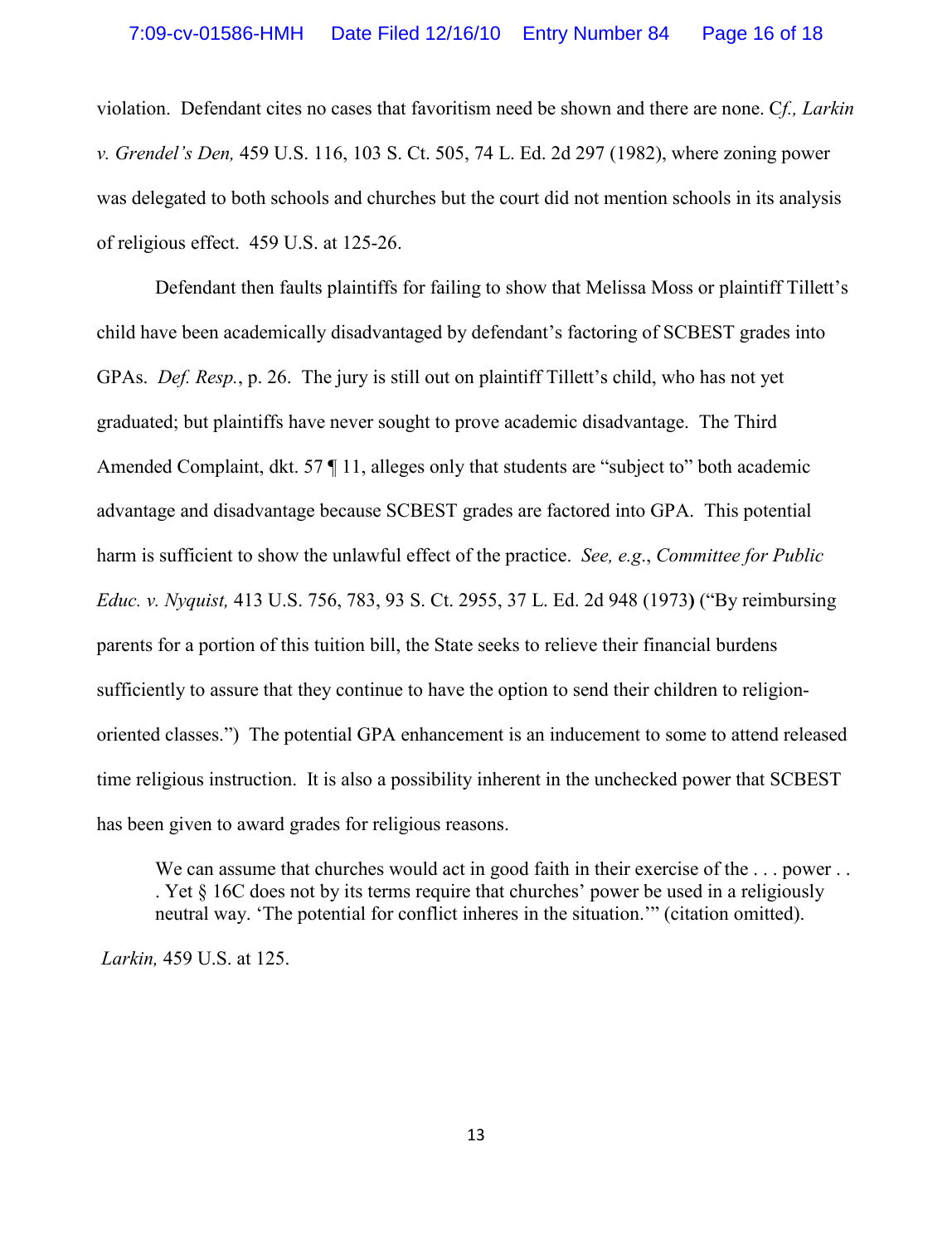# 2(c). Defendant's grant of academic credit violates the Establishment Clause because it allows a religious organization to exercise governmental power.

The only proof that this aspect of the case requires is that SCBEST is a religious organization and that it has been given an unrestrained power to perform a governmental function. *Larkin v. Grendel's Den, supra.* Defendant claims that plaintiffs have the "premise that only a public school may give academic grades," *Def. Resp.*, p. 28. 8 Plaintiffs' premise is quite different. It is that a public school may not grant to a religious institution the unrestrained power to award public school grades.

Defendant attempts to distinguish *Larkin* because it involved the delegation of legislative power. *Larkin* did not restrict its analysis to legislative functions, but instead considered the issue to be whether "significant *governmental* authority" (emphasis added) was vested in a religious organization. 459 U.S. at 126. The Court later characterized *Larkin* as holding that government "may not delegate a *governmental* power to a religious institution." *Allegheny County v. ACLU,* 492 U.S. 573, 590,109 S. Ct. 3086, 106 L. Ed. 2d 472 (1989) (emphasis supplied).

Defendant closes with what is presumably a key point to it: the claim that applying *Larkin* to this case will impact upon the nationwide practice of public school acceptance of private school credits for religious instruction, a matter about which there is no proof in the record. *Def. Resp.,* p*.* 29*.* This question is not presented.

<sup>8</sup> Defendant claims at this point in its argument that Wofford is a religious institution. *Def. Resp.,* p. 28. Plaintiffs object. This fact is not in the record.